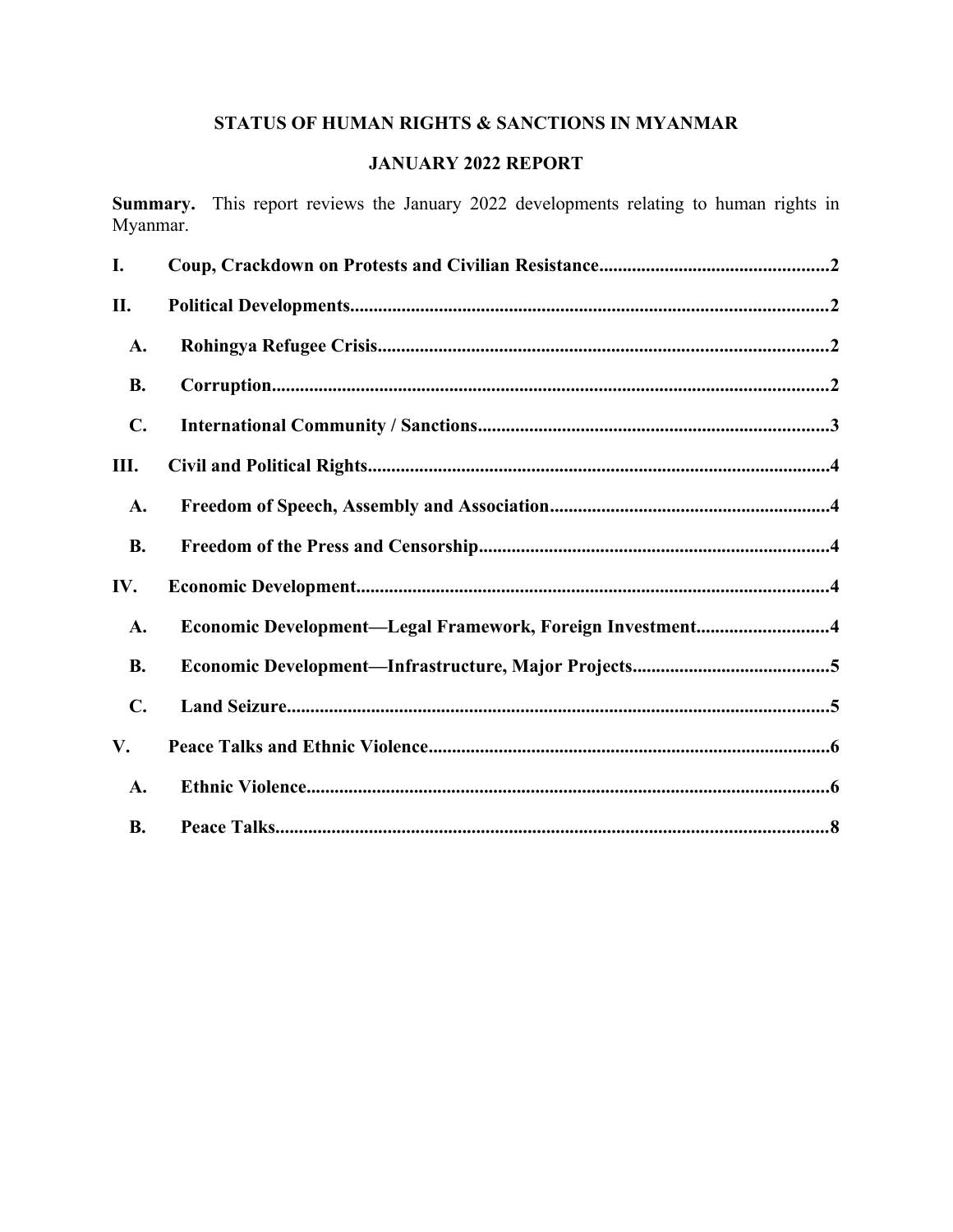#### <span id="page-1-3"></span>**I. Coup, Crackdown on Protests and Civilian Resistance**

The General Strike Coordination Body encouraged members of the public and business owners to participate in a silent strike on February 1 to mark the one-year anniversary of the coup.[1](#page-8-0) The military regime warned civilians and business owners not to participate by threatening that participants will face criminal charges that could carry sentences up to life imprisonment.<sup>[2](#page-8-1)</sup> The military regime has already arrested several business owners who notified their customers that their stores would be closed on February 1.[3](#page-8-2)

<span id="page-1-6"></span><span id="page-1-5"></span><span id="page-1-4"></span>On January 17, former State Counselor Aung San Suu Kyi was sentenced to four years in prison for possessing "illegally imported" walkie-talkies and violating COVID-19 restrictions when she greeted a crowd of supporters during her 2020 election campaign without wearing a face mask $<sup>4</sup>$  $<sup>4</sup>$  $<sup>4</sup>$ . She now faces six years in prison, including the term imposed at her previous</sup> sentencing in December.<sup>[5](#page-8-4)</sup>

<span id="page-1-7"></span>Other members of the National League for Democracy ("NLD") party are also facing new charges and prison sentences. On January 19, former Municipal Minister Min Aung was sentenced to seven years of prison.<sup>[6](#page-8-5)</sup> Pro-democracy activist Kyaw Min Yu (more commonly known as Ko Jimmy) and former NLD MP Phyo Zayar Thaw were both sentenced to death on January 21 for allegedly leading and planning guerilla attacks against the military.<sup>[7](#page-8-6)</sup>

## **II. Political Developments**

#### <span id="page-1-10"></span><span id="page-1-9"></span><span id="page-1-8"></span><span id="page-1-2"></span><span id="page-1-1"></span>**A. Rohingya Refugee Crisis**

Videos recently surfaced showing the Arakan Rohingya Salvation Army ("ARSA"), a Rohingya Muslim insurgency group based in Western Myanmar, conducting drills in Maungdaw Township, Rakhine State.<sup>[8](#page-8-7)</sup> ARSA attacks and subsequent military crackdowns in the region have become less frequent from their peak in 2016 and 2017, and tensions between the Muslim and non-Muslim communities in the region have since declined.<sup>9</sup> However, Rohingya communities that remain in the region are concerned that the return of the ARSA will result in reprisals from the Myanmar military, forcing more Rohingya residents to flee and further exacerbate the current refugee crisis.<sup>[10](#page-8-9)</sup>

#### <span id="page-1-18"></span><span id="page-1-15"></span><span id="page-1-13"></span><span id="page-1-12"></span><span id="page-1-11"></span><span id="page-1-0"></span>**B. Corruption**

Five new corruption charges were filed against former State Counselor Aung San Suu Kyi.<sup>[11](#page-8-10)</sup> These latest charges are related to the purchase and use of a helicopter.<sup>[12](#page-8-11)</sup>

<span id="page-1-17"></span><span id="page-1-16"></span><span id="page-1-14"></span>On January 19, Rakhine State Chief Minister Nyi Pu was sentenced to nine years in prison for corruption charges.<sup>[13](#page-8-12)</sup> Also on January 19, former Finance Minister Kyaw Aye Thein and former Transport Minister Aung Kyaw Zan were both given prison sentences for corruption charges.[14](#page-8-13) Dr. Linn Htut, the Shan State Chief Minister, and Soe Nyunt Lwin, the finance minister, were both sentenced to 16 years in prison on January 28, also for corruption charges.<sup>[15](#page-8-14)</sup>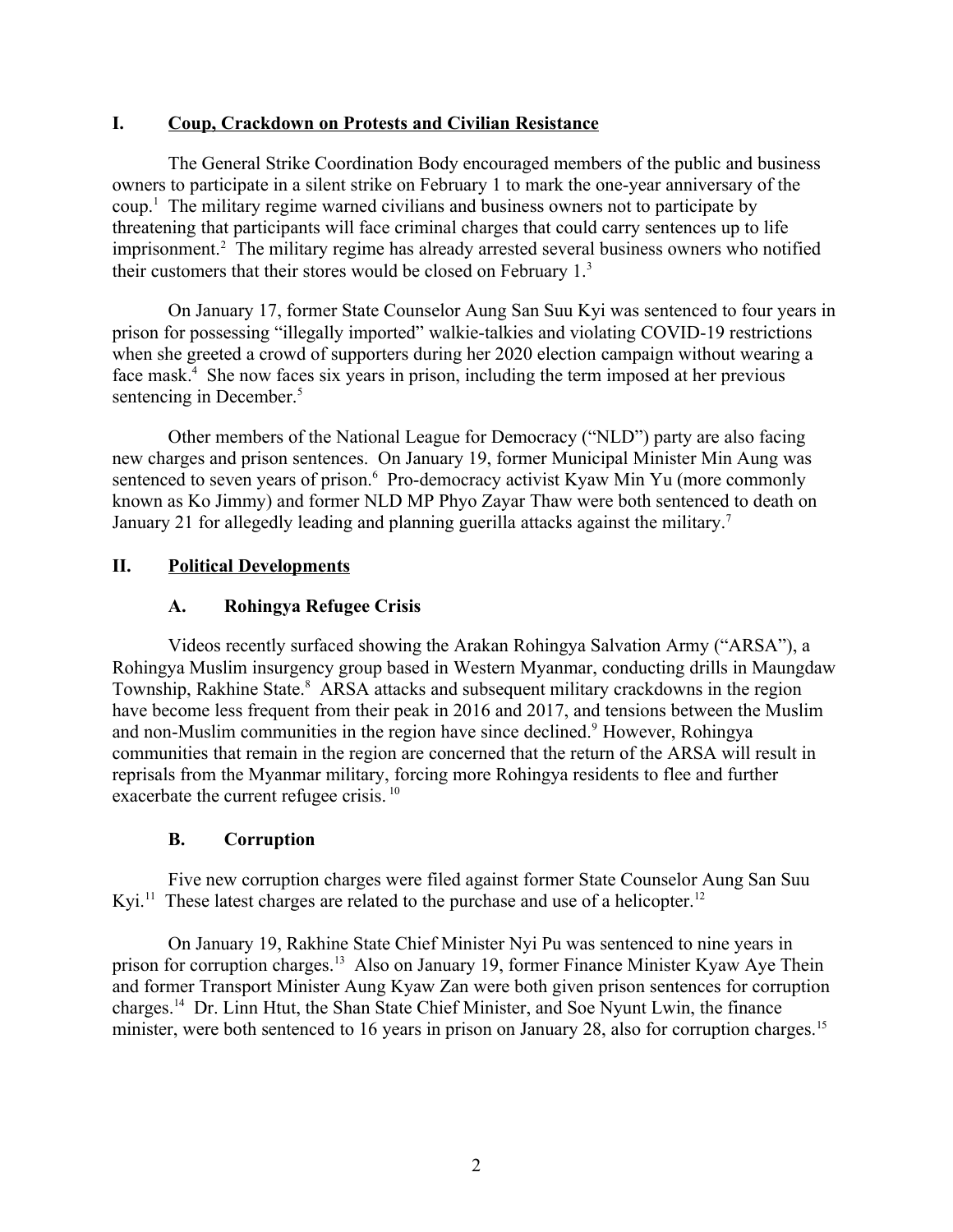A former NLD military colonel and Minister of the Union Government Office has been charged with corruption by the military junta.<sup>[16](#page-8-15)</sup> The junta has accused Min Thu of accepting a bribe to contract with a company for merchandise.<sup>[17](#page-8-16)</sup>

#### <span id="page-2-4"></span><span id="page-2-3"></span><span id="page-2-2"></span><span id="page-2-1"></span><span id="page-2-0"></span>**C. International Community / Sanctions**

On January 31, the United States, United Kingdom and Canada imposed additional sanctions on Myanmar junta officials. The announcement of the additional sanctions coincided with the one-year anniversary of the February 2021 coup.<sup>[18](#page-8-17)</sup> The three countries imposed coordinated sanctions against three senior military members, with the United States also imposing additional sanctions against several Myanmar business leaders and companies.<sup>[19](#page-8-18)</sup> However, despite the sanctions, a report by Justice for Myanmar accuses U.S. companies of evading sanctions by continuing to import timber from Myanmar.<sup>[20](#page-8-19)</sup>

<span id="page-2-5"></span>The United Nations ("UN") urged the world to increase pressure on Myanmar's junta to cease violence against the people of Myanmar and to restore civilian rule.<sup>[21](#page-8-20)</sup> UN Human Rights Chief Michelle Bachelet stressed this message, saying, "It is time for an urgent, renewed effort to restore human rights and democracy in Myanmar and ensure that perpetrators of systemic human rights violations and abuses are held to account."[22](#page-8-21) The UN Human Rights Office is set to publish a report in March detailing the human rights situation in Myanmar.<sup>[23](#page-8-22)</sup>

<span id="page-2-8"></span><span id="page-2-7"></span><span id="page-2-6"></span>Hearings in the International Court of Justice ("ICJ") case against the Myanmar junta for the alleged crimes, including genocide, committed against the Rohingya, are expected to begin on February 21. $^{24}$  $^{24}$  $^{24}$  The Myanmar junta is expected to challenge the jurisdiction of the ICJ to hear the allegations, which were brought by Gambia.<sup>[25](#page-8-24)</sup>

<span id="page-2-10"></span><span id="page-2-9"></span>During a controversial visit to Myanmar, Cambodian Prime Minister Hun Sen conditionally invited Myanmar to a summit of the Association of Southeast Asian Nations ("ASEAN") so long as Myanmar makes progress on the peace pledge agreed to last year.<sup>[26](#page-8-25)</sup> The Myanmar junta have been excluded from recent ASEAN meetings as a result of the coup and the ensuing violence. $27$ 

<span id="page-2-12"></span><span id="page-2-11"></span>Nearly one year after the coup, the UN Security Council met with a Cambodian minister from ASEAN to discuss the crisis in Myanmar. It is expected that the ASEAN minister reported on Prime Minister Hun Sen's visit to Myanmar in early January 2022.<sup>[28](#page-8-27)</sup>

<span id="page-2-13"></span>Myanmar's shadow government, the National Unity Government ("NUG"), accused the military junta of committing crimes against humanity with its deadly artillery strikes and air raids on civilians.[29](#page-8-28) Myanmar People's Assembly, a grouping of major pro-democracy forces, has pledged to bring the junta before the International Criminal Court to be tried for the atrocities committed against civilians in the wake of the February 2021 coup.<sup>[30](#page-8-29)</sup>

<span id="page-2-14"></span>Turkey has reportedly banned arms sales to the Myanmar military as a response to the coup, becoming the  $45<sup>th</sup>$  country to publicly state that it will not sell arms to Myanmar.<sup>[31](#page-8-30)</sup>

<span id="page-2-17"></span><span id="page-2-16"></span><span id="page-2-15"></span>During a meeting with the United States, Myanmar's NUG urged the United States to continue its support of the democratically elected Myanmar government.<sup>[32](#page-8-31)</sup> The United States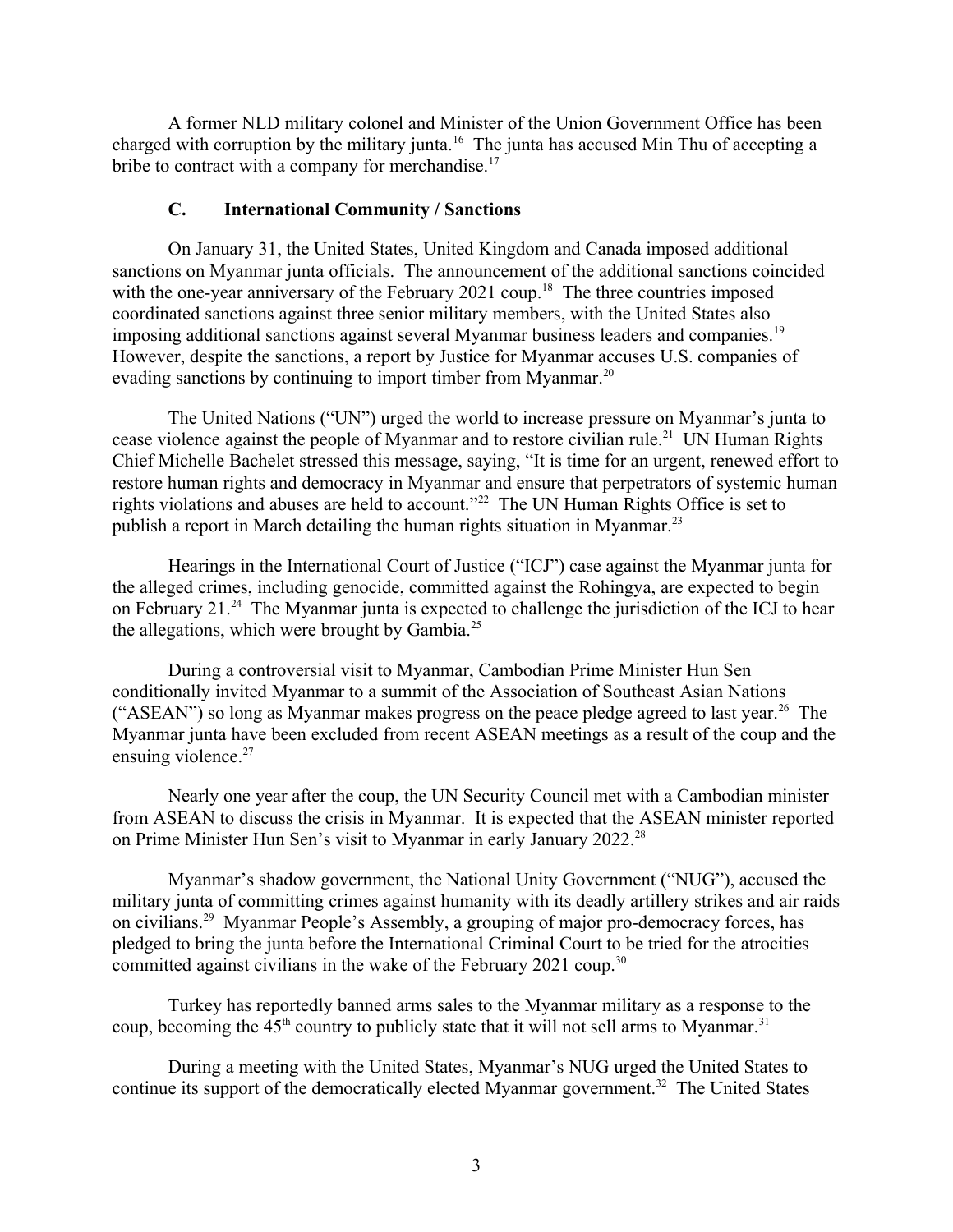"reaffirmed [its] strong commitment to the people of [Myanmar] and the swift restoration of the country's path to democracy."[33](#page-8-32)

# **III. Civil and Political Rights**

## <span id="page-3-6"></span><span id="page-3-5"></span><span id="page-3-4"></span><span id="page-3-3"></span>**A. Freedom of Speech, Assembly and Association**

A Yangon University professor who led a strike by university staff in response to the military takeover was sentenced to three years in prison by a junta court.<sup>[34](#page-8-33)</sup> Dr. Akar Moe Thu, an oriental studies professor at Yangon University, was arrested on March 2, 2021 while organizing an anti-coup demonstration by university teachers at MICT Park in Yangon's Hline Township.<sup>[35](#page-8-34)</sup> He was charged under Section  $505(a)$  of the Penal Code for incitement and sentenced to three years' imprisonment after 11 months in detention.<sup>[36](#page-8-35)</sup>

<span id="page-3-7"></span>Myanmar's junta warned civilians against participating in a silent strike planned for the anniversary of the February 1 coup, saying that anyone taking part in the strike would face legal action, including charges under the Counter-Terrorism Law.[37](#page-8-36) Nine striking civil servants in Falam, Chin State were detained by the regime.<sup>[38](#page-8-37)</sup> Among the detained are teachers, medics and staff from the immigration and communications departments.<sup>[39](#page-8-38)</sup> The strike was the third such silent protest in response to the coup.

## <span id="page-3-12"></span><span id="page-3-11"></span><span id="page-3-10"></span><span id="page-3-9"></span><span id="page-3-8"></span><span id="page-3-2"></span>**B. Freedom of the Press and Censorship**

The Myanmar regime arrested two journalists, Ko Zaw and Ma Moe Nyint, and designer Ko Thar Gyi from Dawei Watch, an online news outlet on January 18.<sup>[40](#page-8-39)</sup> A representative from Dawei Watch said they do not yet know where their staff were taken or why they were arrested. These arrests raise the number of journalists being held by the junta to at least 46.<sup>[41](#page-8-40)</sup> Myanmar has become the world's second largest jailer of journalists, after China, since the coup.<sup>[42](#page-8-41)</sup>

The fate of five relatives of a pro-democracy broadcaster, including his ailing parents, two sisters and a niece, remains unknown after they were taken on December 18 from their home in Monywa, Sagaing Region.<sup>[43](#page-8-42)</sup> Ko Aung Nay Myo has been in hiding to avoid sedition charges for his anti-regime activities since the coup, including a broadcast that satirizes coup leader Min Aung Hlaing.

## **IV. Economic Development**

## <span id="page-3-16"></span><span id="page-3-15"></span><span id="page-3-14"></span><span id="page-3-13"></span><span id="page-3-1"></span><span id="page-3-0"></span>**A. Economic Development—Legal Framework, Foreign Investment**

About 70% of Japanese companies investing in Myanmar will either maintain or expand their operations in the country in the next two years despite the military coup and the coronavirus pandemic, according to a Japan External Trade Organization ("JETRO") report.<sup>[44](#page-8-43)</sup> According to the report, 52.3% will maintain current levels of operations in Myanmar, 13.5% will expand them, 27.5% will scale back their business and 6.7% will withdraw from the country.

Norwegian telecom firm, Telenor, has agreed to sell its 51% stake in Myanmar's Wave Money, a digital payment service provider, for USD\$53 million to Yoma MFS Holdings Pte Ltd,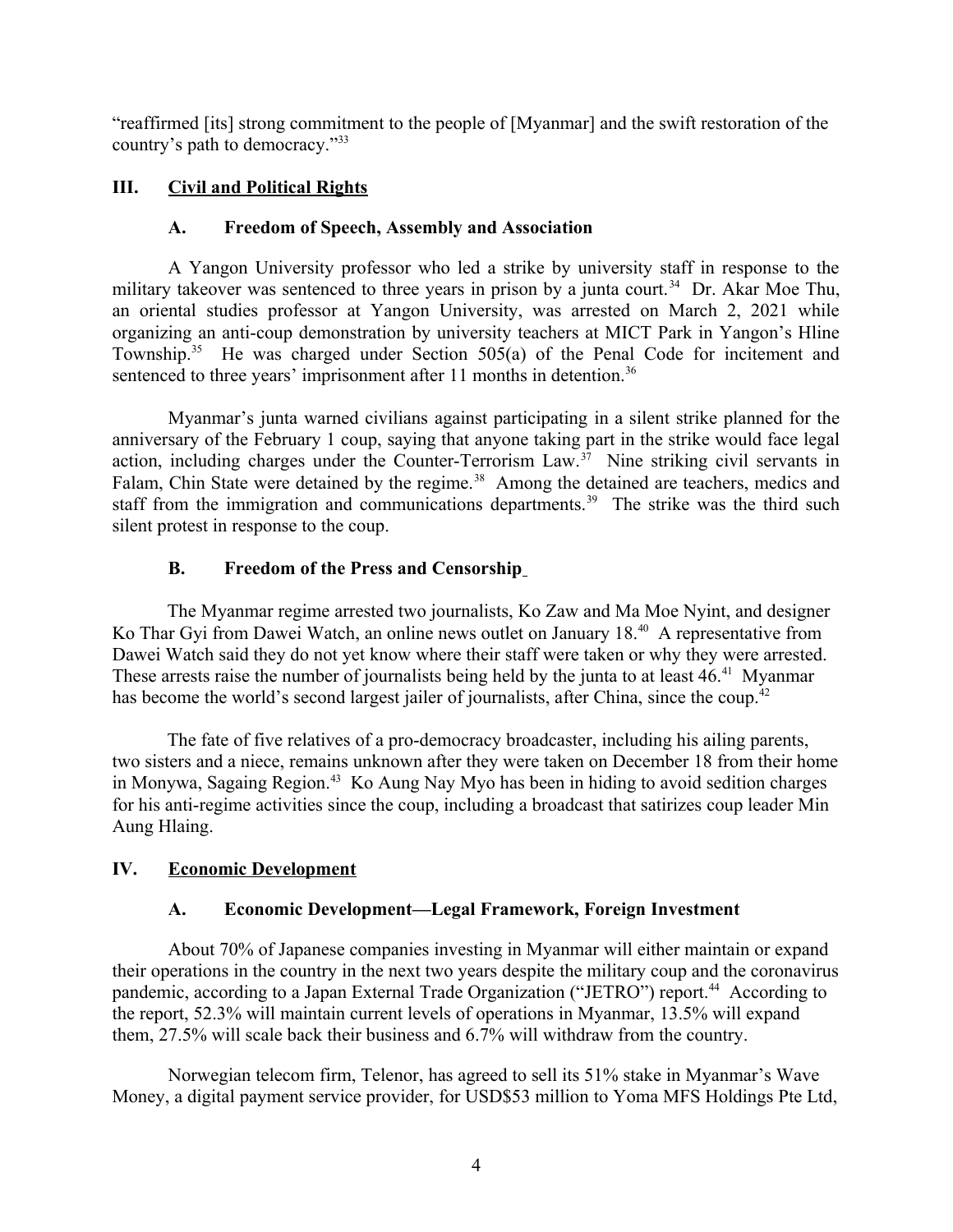a subsidiary of Singapore-listed Yoma Strategic.[45](#page-8-44) Wave Money was launched in November 2016 as a joint venture between Telenor and Yoma Bank, which is part of First Myanmar Investment ("FMI"). FMI and Yoma Strategic are part of tycoon Serge Pun's Yoma Group.

<span id="page-4-2"></span>TotalEnergies and Chevron Corp, partners in a major gas project in Myanmar, said on January 21 that they are withdrawing from the country, citing the worsening humanitarian situation following last year's coup.<sup>[46](#page-8-45)</sup> TotalEnergies and Chevron, along with other firms, were part of a joint venture operating the Yadana gas project off Myanmar's southwestern coast and the MGTC transportation system carrying gas from the field to the Myanmar/Thailand border. Royal Dutch Shell Plc also said on January 21 that it no longer held exploration licenses in Myanmar as of last year.

<span id="page-4-3"></span>Analysts say that PTT Exploration and Production Plc ("PTTEP"), Thailand's state oil and gas explorer, looks set to take over Myanmar's biggest gas field, as TotalEnergies and Chevron Corp exit.[47](#page-9-0) A move by PTTEP to become operator of Yadana field, in which it already has a 25.5% stake, would keep vital gas supplies flowing to Thailand and Myanmar, and could contribute revenue to Myanmar's ruling junta amid tighter U.S. and other sanctions. PTTEP already operates Myanmar's smaller Zawtika field, in which it has an 80% stake. PTTEP said on January 21 that it was "carefully considering" its next steps regarding Yadana and how to maintain energy supplies for Thailand and Myanmar.

#### <span id="page-4-7"></span><span id="page-4-6"></span><span id="page-4-4"></span><span id="page-4-1"></span>**B. Economic Development—Infrastructure, Major Projects**

A number of development projects implemented with Official Development Assistance loans from Japan and South Korea have restarted after their suspension following last year's coup.[48](#page-9-1) Among the restarted projects are the Yangon-Dala Bridge, funded by South Korea, and the Thanlyin Bridge and the upgrading of the Yangon circular railway, both funded by Japan.<sup>[49](#page-9-2)</sup> The Yangon railway project resumed in June last year and is now almost back to normal operation, said an employee of Nippon Signal, which is upgrading the signals system.<sup>[50](#page-9-3)</sup> An upgrade of the stretch of railway between Bago and Taungoo on the Yangon-Mandalay line was also resumed last month, while construction of the Yangon-Dala Bridge restarted in September last year, according to residents who live near the construction site.<sup>[51](#page-9-4)</sup>

<span id="page-4-5"></span>Three electricity pylons supplying the China-backed Tagaung Taung nickel-processing plant in Sagaing Region were blown up this month, forcing production to halt.<sup>[52](#page-9-5)</sup> Tigyaing Township People's Defense Force said it blew up the pylons on January 7.<sup>[53](#page-9-6)</sup> The nickel project opened in July 2008 with a 20-year production-sharing contract between No (1), Mining Enterprise of Myanmar and the Chinese state-owned firm, China Nonferrous Metal Mining ("CNMC").[54](#page-9-7) With an investment of US\$800 million, the project is the largest nickel production site in Myanmar with an annual production of 85,000 tons of ferronickel, according to the joint venture.<sup>[55](#page-9-8)</sup>

#### <span id="page-4-14"></span><span id="page-4-12"></span><span id="page-4-11"></span><span id="page-4-10"></span><span id="page-4-9"></span><span id="page-4-8"></span><span id="page-4-0"></span>**C. Land Seizure**

<span id="page-4-13"></span>Residents in the Ayearwaddy region were reportedly "evicted by junta troops" in early January.<sup>[56](#page-9-9)</sup> The residents, many of whom live in tents in the mountains, were ordered to leave by the junta, with threats that they would be killed if they don't leave the area.  $57$  The junta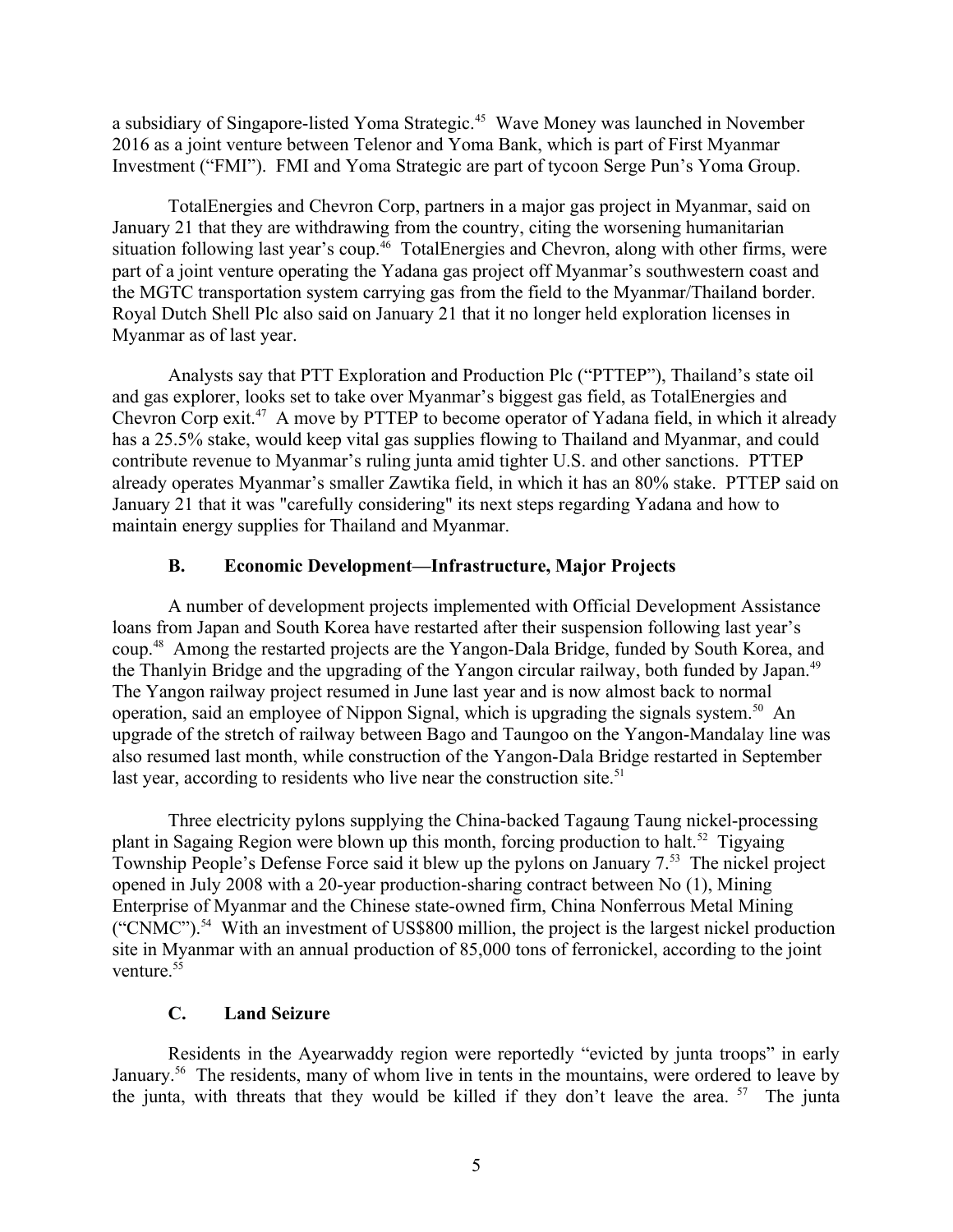reportedly suspects that PDF groups are "hiding out in the forest and mountains." [58](#page-9-11) In addition to on-the-ground attempts to remove residents, military aircraft have reportedly been patrolling the area. $59$ 

#### **V. Peace Talks and Ethnic Violence**

#### <span id="page-5-7"></span><span id="page-5-6"></span><span id="page-5-5"></span><span id="page-5-4"></span><span id="page-5-3"></span><span id="page-5-2"></span><span id="page-5-1"></span><span id="page-5-0"></span>**A. Ethnic Violence**

The Myanmar National Democratic Alliance Army ("MNDAA") and the Kachin Independence Army ("KIA") fought with junta forces in the first days of the New Year in northern Shan State.<sup>[60](#page-9-13)</sup> According to a spokesperson for KIA's political wing, Kachin soldiers clashed with the military on January 2 when 100 soldiers attacked the KIA in the Muse District.<sup>[61](#page-9-14)</sup> The spokesperson confirmed that tensions between the MNDAA and the military also increased after they clashed in another part of northern Shan State on the same day. <sup>[62](#page-9-15)</sup> The MNDAA also fought regime soldiers in several places in the Mongkoe area near the Chinese border. [63](#page-9-16) From December 31 to January 1, violence broke out in Kyeinkyar Kyeik village and Hpouk Yangkyi area. [64](#page-9-17) According to Kachin News Group, the military and KIA fought in Seng Phara village in Hpakant Township on January 4 and the regime abducted two civilians. [65](#page-9-18)

<span id="page-5-9"></span><span id="page-5-8"></span>In early January, fighting between competing Shan armed groups forced many civilians to flee their homes in Mong Kung Township.<sup>[66](#page-9-19)</sup> According to a local source, more than 1,500 people who have taken temporary shelter in Mong Kung town, just six miles from the site of the conflict, are in need of food and medicine.<sup>[67](#page-9-20)</sup> Most are housed in various Buddhist monasteries and with relatives in town.<sup>[68](#page-9-21)</sup> The Restoration Council of Shan State ("RCSS") and the Shan State Progress Party ("SSPP") have been fighting in Mong Kung since September 2021, resulting in massive displacement of civilians.<sup>[69](#page-9-22)</sup> The groups are also at hammerheads in northern Shan State.<sup>[70](#page-9-23)</sup>

<span id="page-5-16"></span><span id="page-5-15"></span><span id="page-5-14"></span><span id="page-5-13"></span><span id="page-5-12"></span><span id="page-5-11"></span><span id="page-5-10"></span>On January 7, fierce clashes broke out between resistance groups and junta troops in Loikaw, the capital of Kayah State.<sup>[71](#page-9-24)</sup> According to the Karenni Nationalities Defense Force ("KNDF"), six civilians were killed in the fighting.<sup>[72](#page-9-25)</sup> Myanmar's military regime launched air strikes on Loikaw the following Saturday and Sunday, forcing thousands of local residents to flee their homes. A charity worker said that his group evacuated around 2,000 people and nearly half the town's population has fled out of fear.<sup>[73](#page-9-26)</sup> Some residents have fled to Shan State, Mandalay, Naypyitaw and other towns, but some are taking shelter at local churches in Kayah.<sup>[74](#page-9-27)</sup> Junta attacks from the air were also heard in Demoso, Shardaw and Moebye and Pekhon towns. <sup>[75](#page-9-28)</sup> According to the KNDF, at least 30 junta soldiers, including a lieutenant, died and many more were injured in the fighting. The KNDF also shot down a gunship, destroyed an armored vehicle and seized weapons and ammunition from the regime. [76](#page-9-29) Junta troops also clashed with resistance groups in Demoso and at least 10 junta soldiers died in the fighting, despite air support.<sup>[77](#page-9-30)</sup> Some civilian houses were damaged in the shelling and air strikes and junta troops also deliberately set some houses on fire to cremate their colleagues' bodies, said the KNDF. [78](#page-9-31)

<span id="page-5-24"></span><span id="page-5-23"></span><span id="page-5-22"></span><span id="page-5-21"></span><span id="page-5-20"></span><span id="page-5-19"></span><span id="page-5-18"></span><span id="page-5-17"></span>According to Loikaw residents, the military regime has intensified its attacks in Loikaw, deploying helicopters to regain road access to other parts of Kayah State via Loikaw. [79](#page-9-32) Resistance groups have blocked road access since December 2021, preventing the regime from sending reinforcements and food supplies. <sup>[80](#page-9-33)</sup>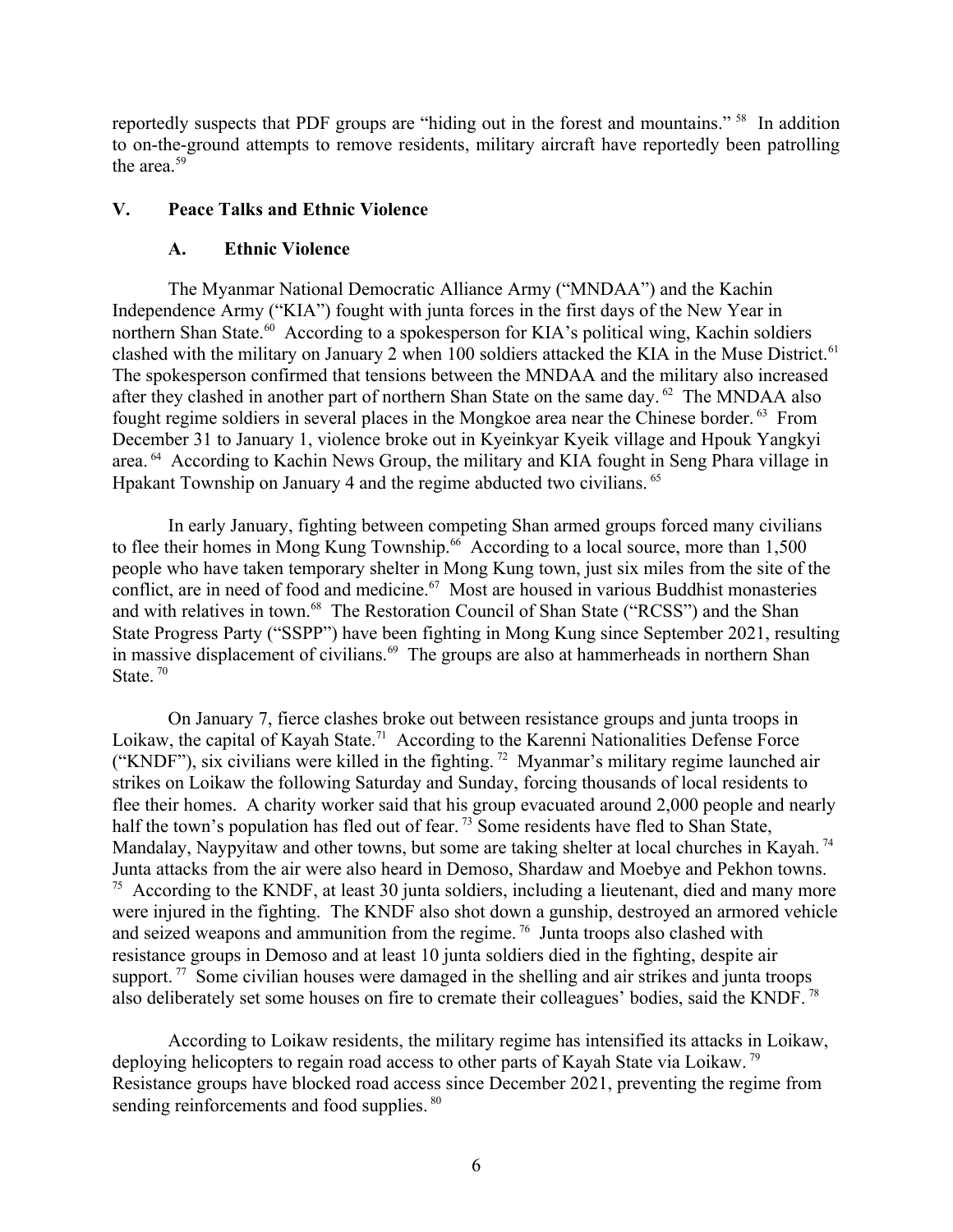Fighting broke out between the Ta'ang National Liberation Army ("TNLA") and the Myanmar Army in Namkham Township, northern Shan State on January 12.<sup>[81](#page-9-34)</sup> The clashes killed five Myanmar soldiers. [82](#page-9-35) Earlier, on January 5, heavy fighting broke out between the TNLA and the Myanmar Army in Namkham, killing four soldiers. <sup>[83](#page-9-36)</sup>

<span id="page-6-2"></span><span id="page-6-1"></span><span id="page-6-0"></span>According to the UN, on January 8, the body of a 13-year-old boy was discovered in Matupi, Chin State, while a 12-year-old girl and 16-year-old boy were injured by heavy weaponry in Loikaw, Kayah State, following intense airstrikes and mortar attacks.<sup>[84](#page-9-37)</sup> On the same day, a 7-year-old girl was injured by heavy weapons fire in Hpa an, Kayin State. <sup>[85](#page-9-38)</sup> On January 7, one 14-year-old and two 17-year-old boys were fatally shot in Dawei Township, in the Tanintharyi Region. <sup>[86](#page-9-39)</sup> On January 5, two young girls, aged 1 and 4, were injured by artillery fire in Namkham, Shan State. [87](#page-9-40) In a statement, UNICEF Regional Director, Debora Comini, said the agency was "gravely concerned" by the escalating conflict and condemns the reported use of airstrikes and heavy weaponry in civilian areas. [88](#page-9-41)

<span id="page-6-7"></span><span id="page-6-6"></span><span id="page-6-5"></span><span id="page-6-4"></span><span id="page-6-3"></span>The junta recently placed landmines around oil and gas pipelines to China running through Hsipaw Township in northern Shan State, according to the Shan Human Rights Foundation ("SHRF").<sup>[89](#page-9-42)</sup> The site is just outside Nawng Arng village in Hawng Haeng village tract, some 15km west of Hsipaw town. The SHRF reported that in November, a Myanmar army sergeant informed Hawng Haeng's headman of their use of the landmines in the area for "security reasons," despite objections by locals. <sup>[90](#page-9-43)</sup> The military has reportedly prohibited villagers from entering the mined area, which they have long used to gather edible plants and hunt for wild game.  $91$ 

<span id="page-6-10"></span><span id="page-6-9"></span><span id="page-6-8"></span>Around 160 military troops were killed and 102 were injured in clashes between the military and the Karen National Liberation Army ("KNLA") throughout the first two weeks of January.<sup>[92](#page-9-45)</sup> Around 40 soldiers were killed in a series of attacks over a span of five days on a fleet of eight military vessels.<sup>[93](#page-9-46)</sup> According to the People's Defense Forces ("PDFs"), around three dozen soldiers died in intense conflict from January 29-31 in Magwe, Sagaing and Tanintharyi regions.<sup>[94](#page-9-47)</sup>

<span id="page-6-13"></span><span id="page-6-12"></span><span id="page-6-11"></span>Given the ongoing conflict, more and more residents have been forced to flee their homes and instead live in displacement camps. Unfortunately, many of these camps are now subject to bomb attacks and food shortages. Many roads that are needed for food deliveries have been blocked by the military.<sup>[95](#page-9-48)</sup> Two children and an adult were killed on January 17 when a helicopter bombed a displacement camp in Hpruso Township in Kayah State.<sup>[96](#page-9-49)</sup> A child was also seriously injured when troops bombed a village in Sagaing Region.<sup>[97](#page-9-50)</sup> There are still some bombs in the area that did not detonate, and villagers fear that they may explode in the future and hurt others.<sup>[98](#page-9-51)</sup>

<span id="page-6-22"></span><span id="page-6-21"></span><span id="page-6-20"></span><span id="page-6-19"></span><span id="page-6-18"></span><span id="page-6-17"></span><span id="page-6-16"></span><span id="page-6-15"></span><span id="page-6-14"></span>Military troops continue to target villages with a strong civilian resistance presence, particularly villages in Kayah State, Magway Region and Sagaing Region. Since early January, there have been around 23 civilians killed in Loikaw, the capital of Kayah State.<sup>[99](#page-9-52)</sup> After attacking the area with airstrikes,<sup>[100](#page-9-53)</sup> troops looted and burned down houses and stores along their path.<sup>[101](#page-9-54)</sup> They also torched houses in Minelone ward on January 11.<sup>[102](#page-10-0)</sup> Charred bodies of a mother and son were found in Htungungantha village on January 27.<sup>[103](#page-10-1)</sup>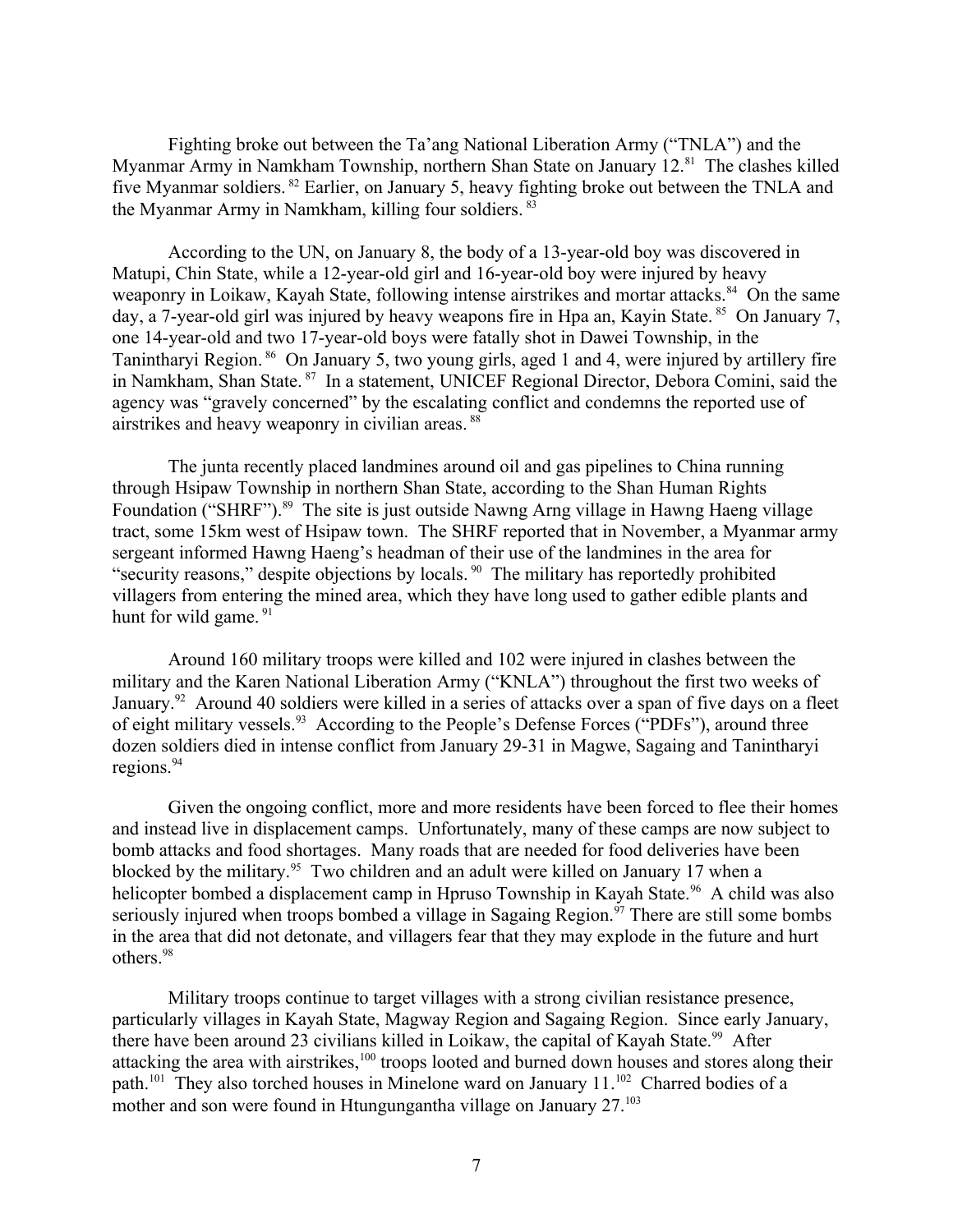Around fifteen villages in Magway region were raided by hundreds of military soldiers this month.<sup>[104](#page-10-2)</sup> On January 16, troops raided Thadut village and destroyed 25 houses.<sup>[105](#page-10-3)</sup> An estimated total of 50 houses and some oil fields<sup>[106](#page-10-4)</sup> were burned by military troops across six villages in Myaing Township on January 17.<sup>[107](#page-10-5)</sup> Charred remains of three residents were found on January 18.[108](#page-10-6) On January 20, more than 100 houses were destroyed in San Myo village, which was about 80% of the total number of houses in the village.<sup>[109](#page-10-7)</sup> The following week, 30,000 civilians from 10 villages in Pauk Township fled in advance of a series of raids, during which soldiers again looted and burned down homes.<sup>[110](#page-10-8)</sup>

<span id="page-7-5"></span><span id="page-7-1"></span>In Sagaing Region, three military helicopters dropped 12 bombs on Moetar Gyi village, Kathar Township, according to Kathar PDFs.<sup>[111](#page-10-9)</sup> On January 25, around 15,000 people fled from ten villages in Shwebo Township as troops attacked and burned down houses in the area.<sup>[112](#page-10-10)</sup>

#### <span id="page-7-7"></span><span id="page-7-6"></span><span id="page-7-4"></span><span id="page-7-3"></span><span id="page-7-2"></span><span id="page-7-0"></span>**B. Peace Talks**

<span id="page-7-9"></span><span id="page-7-8"></span>There have been no material updates since the prior report.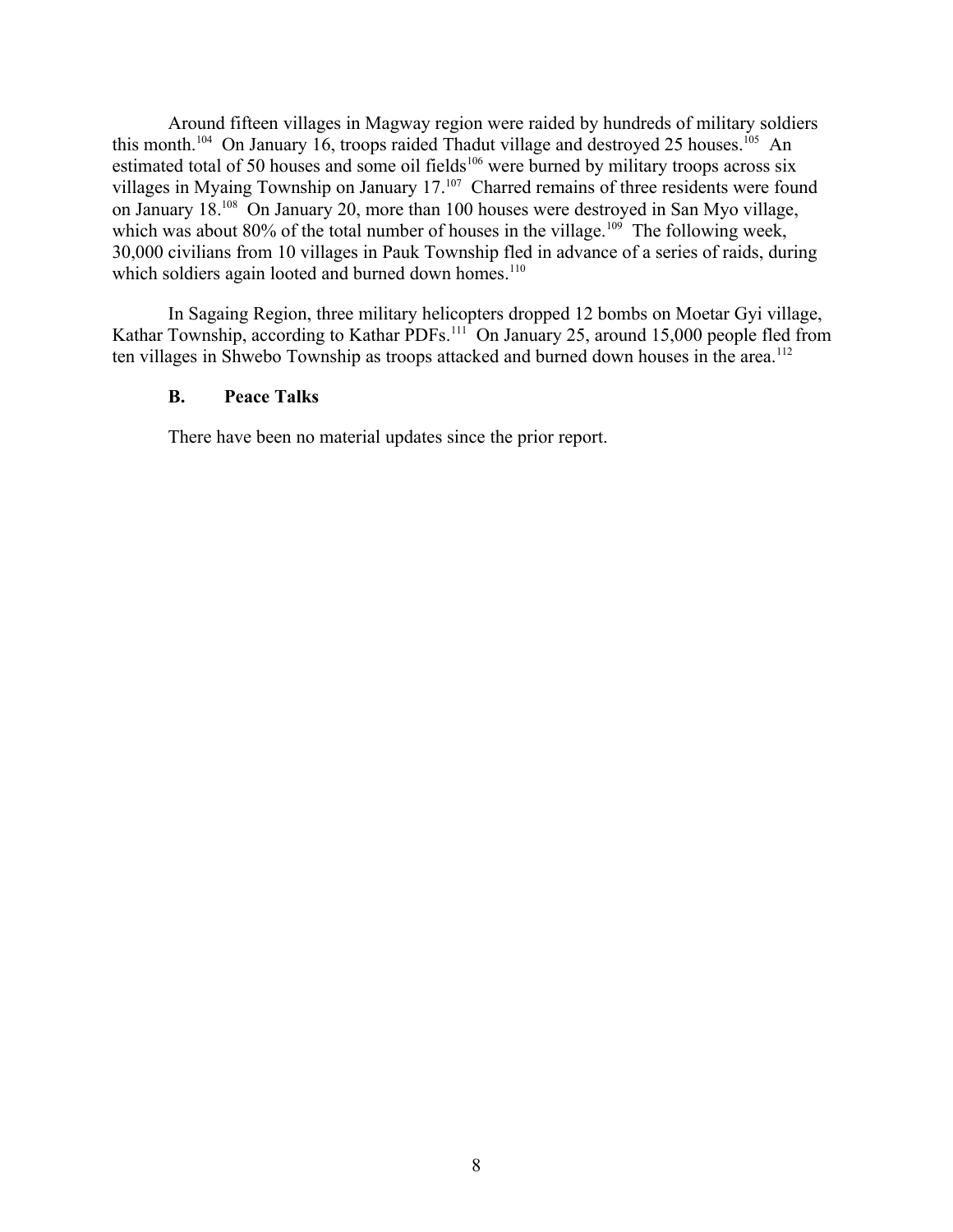<span id="page-8-25"></span><span id="page-8-24"></span><span id="page-8-23"></span><span id="page-8-22"></span><span id="page-8-21"></span><span id="page-8-20"></span><span id="page-8-19"></span><span id="page-8-18"></span><span id="page-8-17"></span><span id="page-8-16"></span><span id="page-8-15"></span><span id="page-8-14"></span><span id="page-8-13"></span><span id="page-8-12"></span><span id="page-8-11"></span><span id="page-8-10"></span><span id="page-8-9"></span><span id="page-8-8"></span><span id="page-8-7"></span><span id="page-8-6"></span><span id="page-8-5"></span><span id="page-8-4"></span><span id="page-8-3"></span><span id="page-8-2"></span><span id="page-8-1"></span><span id="page-8-0"></span> Myanmar Now, January 26, 2022: https://www.myanmar-now.org/en/news/junta-threatens-silent-strike-participants-with-majorcriminal-charges. The Irrawaddy, January 26, 2022: https://www.irrawaddy.com/news/burma/myanmar-junta-threatens-silent-strikers-with-life-inprison.html. The Irrawaddy, January 28, 2022: https://www.irrawaddy.com/news/burma/myanmar-junta-arrests-and-threatens-shop-ownersover-planned-silent-strike.html. New York Times, January 10, 2022: https://www.nytimes.com/2022/01/10/world/asia/myanmar-aung-san-suu-kyi-verdict.html? searchResultPosition=1. The Irrawaddy, December 11, 2021: https://www.irrawaddy.com/news/burma/junta-watch-coup-leaders-confession-bogus-showof-leniency-and-more.html. The Irrawaddy, January 19, 2022: https://www.irrawaddy.com/news/burma/myanmar-junta-jails-rakhine-state-ministers-oncorruption-charges.html. Myanmar Now, January 21, 2022: https://www.myanmar-now.org/en/news/democracy-veteran-ko-jimmy-and-former-nld-mpphyo-zayar-thaw-sentenced-to-death. The Irrawaddy, January 13, 2022: https://www.irrawaddy.com/news/burma/video-showing-rohingya-militants-causes-alarm-inmyanmars-rakhine-state.html *Id*. *Id*. The Irrawaddy, January 17, 2022: https://www.irrawaddy.com/news/burma/suu-kyi-to-face-164-years-imprisonment-asmyanmar-junta-adds-five-more-charges.html. *Id.* The Irrawaddy, January 19, 2022: https://www.irrawaddy.com/news/burma/myanmar-junta-jails-rakhine-state-ministers-oncorruption-charges.html. *Id.* Mizzima, January 29, 2022: https://mizzima.com/article/shan-state-chief-minister-sentenced-16-years-prison-corruption-charges. The Irrawaddy, Jan. 27, 2022: https://www.irrawaddy.com/news/burma/ex-myanmar-military-officer-turned-nld-ministercharged-with-corruption.html. *Id.* Al Jazeera, January 31, 2022: https://www.aljazeera.com/news/2022/1/31/us-britain-canada-hit-top-myanmar-justice-officialswith-sanctions. *Id.* Frontier Myanmar, January 12, 2022: https://www.frontiermyanmar.net/en/myanmar-teak-exports-to-us-bypassing-coupsanctions-activists/. Mizzima, January 29, 2022: https://mizzima.com/article/un-urges-world-turn-screw-myanmar-junta. *Id. Id.* Mizzima, January 16, 2022: https://mizzima.com/article/rohingya-case-be-heard-world-court-february. *Id.* Mizzima, January 27, 2022: https://mizzima.com/article/hun-sen-seeks-peace-pledge-myanmar-junta-leader-attend-asean-summit. *Id.* Mizzima, January 27, 2022: https://mizzima.com/article/un-security-council-meet-friday-over-myanmar-crisis. The Irrawaddy, January 14, 2022: https://www.irrawaddy.com/news/burma/nug-accuses-myanmar-junta-of-committing-crimesagainst-humanity.html. The Irrawaddy, January 31, 2022: https://www.irrawaddy.com/news/burma/myanmar-peoples-assembly-pledges-to-try-junta-aticc.html. Mizzima, January 20, 2022: https://mizzima.com/article/turkey-bans-arms-sales-myanmar-military. January 28, 2022: https://www.irrawaddy.com/news/burma/washington-urged-to-maintain-support-for-myanmars-shadowgovernment.html. *Id.* The Irrawaddy, January 20, 2022: https://www.irrawaddy.com/news/burma/myanmar-professor-jailed-for-three-years-for-leadinganti-coup-protest.html. *Id*. *Id*. The Irrawaddy, January 26, 2022: https://www.irrawaddy.com/news/burma/myanmar-junta-threatens-silent-strikers-with-life-inprison.html. The Irrawaddy, January 27, 2022: https://www.irrawaddy.com/news/burma/myanmar-regime-arrests-striking-civil-servants-inchin-state.html. *Id*. The Irrawaddy, January 19, 2022: https://www.irrawaddy.com/news/burma/junta-arrests-two-more-journalists-in-southernmyanmar.html. *Id*. *Id*. The Irrawaddy, January 6, 2022: https://www.irrawaddy.com/news/burma/no-news-about-pro-democracy-broadcasters-familyheld-by-myanmar-junta.html. The Irrawaddy, January 11, 2022: https://www.irrawaddy.com/news/burma/most-japanese-firms-investing-in-myanmar-remaindespite-coup.html. Reuters, January 17, 2022: https://www.reuters.com/article/telenor-yoma-myanmar/telenor-to-divest-stake-in-myanmars-wavemoney-to-yoma-for-53-mln-idUSL4N2TX0NG.

<span id="page-8-45"></span><span id="page-8-44"></span><span id="page-8-43"></span><span id="page-8-42"></span><span id="page-8-41"></span><span id="page-8-40"></span><span id="page-8-39"></span><span id="page-8-38"></span><span id="page-8-37"></span><span id="page-8-36"></span><span id="page-8-35"></span><span id="page-8-34"></span><span id="page-8-33"></span><span id="page-8-32"></span><span id="page-8-31"></span><span id="page-8-30"></span><span id="page-8-29"></span><span id="page-8-28"></span><span id="page-8-27"></span><span id="page-8-26"></span> Reuters, January 21, 2022: https://www.reuters.com/business/energy/french-company-totalenergies-withdraws-myanmar-2022- 01-21/.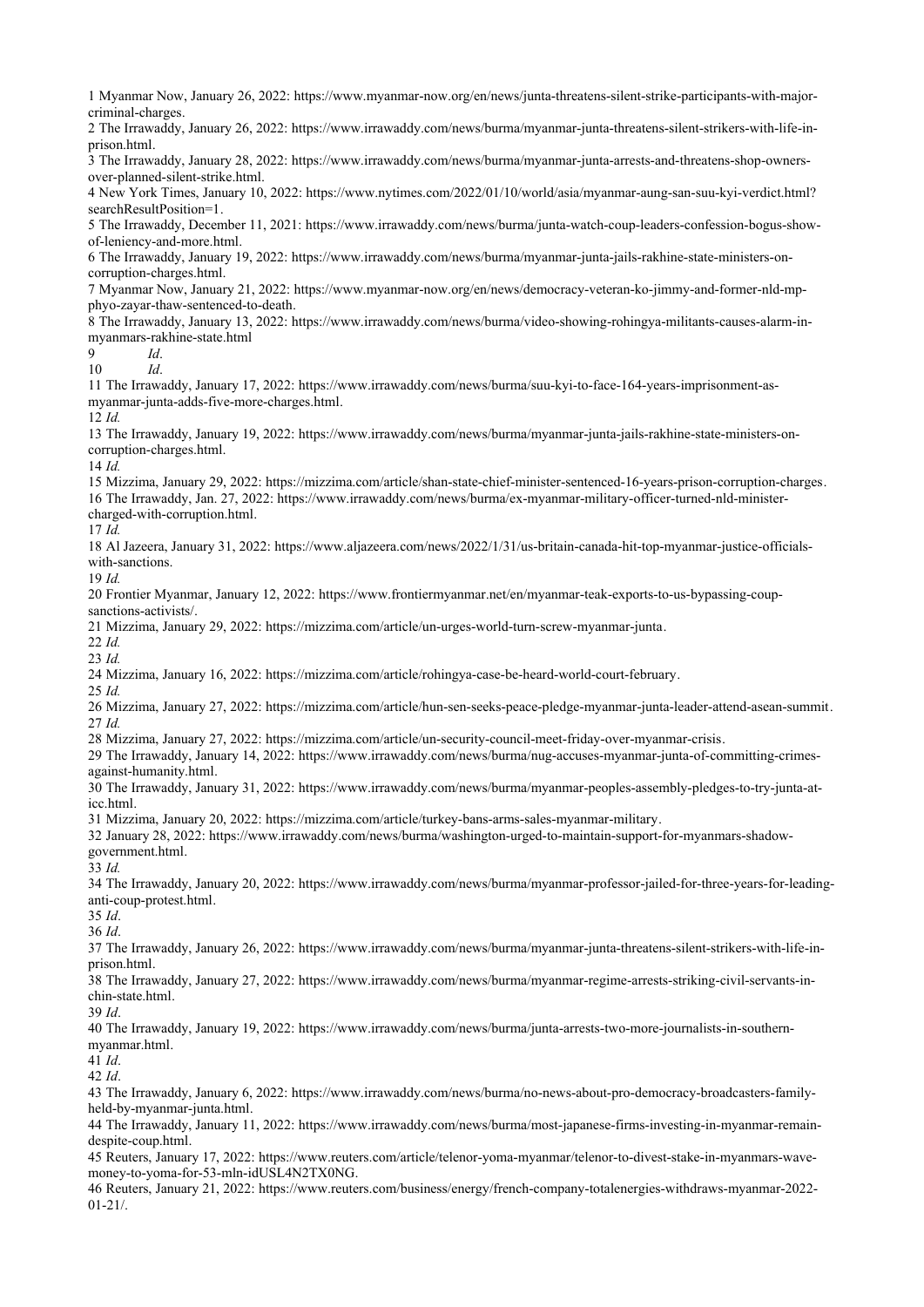<span id="page-9-54"></span><span id="page-9-53"></span><span id="page-9-52"></span><span id="page-9-51"></span><span id="page-9-50"></span><span id="page-9-49"></span><span id="page-9-48"></span><span id="page-9-47"></span><span id="page-9-46"></span><span id="page-9-45"></span><span id="page-9-44"></span><span id="page-9-43"></span><span id="page-9-42"></span><span id="page-9-41"></span><span id="page-9-40"></span><span id="page-9-39"></span><span id="page-9-38"></span><span id="page-9-37"></span><span id="page-9-36"></span><span id="page-9-35"></span><span id="page-9-34"></span><span id="page-9-33"></span><span id="page-9-32"></span><span id="page-9-31"></span><span id="page-9-30"></span><span id="page-9-29"></span><span id="page-9-28"></span><span id="page-9-27"></span><span id="page-9-26"></span><span id="page-9-25"></span><span id="page-9-24"></span><span id="page-9-23"></span><span id="page-9-22"></span><span id="page-9-21"></span><span id="page-9-20"></span><span id="page-9-19"></span><span id="page-9-18"></span><span id="page-9-17"></span><span id="page-9-16"></span><span id="page-9-15"></span><span id="page-9-14"></span><span id="page-9-13"></span><span id="page-9-12"></span><span id="page-9-11"></span><span id="page-9-10"></span><span id="page-9-9"></span><span id="page-9-8"></span><span id="page-9-7"></span><span id="page-9-6"></span><span id="page-9-5"></span><span id="page-9-4"></span><span id="page-9-3"></span><span id="page-9-2"></span><span id="page-9-1"></span><span id="page-9-0"></span>

| 47 Reuters, January 27, 2022: https://www.reuters.com/business/energy/thailands-pttep-seen-taking-over-big-myanmar-gas-field-                              |
|------------------------------------------------------------------------------------------------------------------------------------------------------------|
| majors-exit-2022-01-26/.<br>48 The Irrawaddy, January 14, 2022: https://www.irrawaddy.com/news/burma/suspended-international-infrastructure-projects-      |
| resumed-in-myanmar.html                                                                                                                                    |
| $49$ <i>Id.</i>                                                                                                                                            |
| 50 Id.<br>51 Id.                                                                                                                                           |
| 52 The Irrawaddy, January 18, 2022: https://www.irrawaddy.com/news/burma/myanmar-resistance-forces-china-backed-nickel-                                    |
| plant-shut-down.html                                                                                                                                       |
| 53 Id.                                                                                                                                                     |
| 54 Id.<br>55 Id.                                                                                                                                           |
| 56 BNI Multimedia Group, January 19, 2022: https://www.bnionline.net/en/news/forest-dwellers-evicted-rakhine-yoma-myanmar-                                 |
| junta-troops                                                                                                                                               |
| 57 Id.<br>58 Id.                                                                                                                                           |
| 59 Id.                                                                                                                                                     |
| 60 BNI Online, January 5, 2022: https://www.bnionline.net/en/news/mndaa-kia-clash-burma-army-northern-shan-state                                           |
| 61 Id.                                                                                                                                                     |
| 62 Id.                                                                                                                                                     |
| 63 Id.<br>64 Id.                                                                                                                                           |
| 65 Id.                                                                                                                                                     |
| 66 BNI Online, January 6, 2022: https://www.bnionline.net/en/news/cssu-calls-end-conflict-shan-state.                                                      |
| 67 Id.<br>68 Id.                                                                                                                                           |
| 69 Id.                                                                                                                                                     |
| 70 Id.                                                                                                                                                     |
| 71 The Irrawaddy, January 10, 2022: https://www.irrawaddy.com/news/burma/myanmar-military-regime-bombs-kayah-state-capital-                                |
| from-the-air.html.<br>72 Id.                                                                                                                               |
| 73 Id.                                                                                                                                                     |
| 74 Id.                                                                                                                                                     |
| 75 Id.                                                                                                                                                     |
| 76 Id.<br>77 Id.                                                                                                                                           |
| 78 Id.                                                                                                                                                     |
| 79 Id.                                                                                                                                                     |
| 80 Id.                                                                                                                                                     |
| 81 Mizzima, January 13, 2022: https://mizzima.com/article/clashes-between-tnla-and-myanmar-army-shan-states-namkham-leave-5-<br>soldiers-dead.             |
| 82 Id.                                                                                                                                                     |
| 83 Id.                                                                                                                                                     |
| 84 The United Nations, January 11, 2022: https://news.un.org/en/story/2022/01/1109592.                                                                     |
| 85 Id.<br>86 Id.                                                                                                                                           |
| 87 Id.                                                                                                                                                     |
| 88 Id.                                                                                                                                                     |
| 89 Myanmar Now, January 19, 2022: https://www.myanmar-now.org/en/news/myanmar-army-laid-landmines-along-oil-gas-                                           |
| pipelines-in-northern-shan-state-rights-group-says.<br>90 Id.                                                                                              |
| 91 Id.                                                                                                                                                     |
| 92 The Irrawaddy, January 19, 2022: https://www.irrawaddy.com/news/burma/nearly-160-myanmar-regime-troops-killed-in-first-                                 |
| half-of-january-knu.html.<br>93 The Irrawaddy, January 27, 2022: https://www.irrawaddy.com/news/burma/forty-junta-soldiers-reported-killed-in-upper-       |
| myanmar.html.                                                                                                                                              |
| 94 The Irrawaddy, January 31, 2022: https://www.irrawaddy.com/news/burma/myanmar-resistance-kills-dozens-of-junta-soldiers-in-                             |
| three-days-of-clashes.html.                                                                                                                                |
| 95 The Irrawaddy, January 27, 2022: https://www.irrawaddy.com/news/burma/displaced-kayah-civilians-going-hungry-as-myanmar-<br>junta-blocks-supplies.html. |
| 96 Myanmar Now, January 17, 2022: https://www.myanmar-now.org/en/news/nowhere-is-safe-two-children-among-six-killed-as-                                    |
| junta-bombs-camps-sheltering-civilians-in.                                                                                                                 |
| 97 Myanmar Now, January 15, 2022: https://www.myanmar-now.org/en/news/child-injured-as-junta-planes-bomb-sagaing-village-                                  |
| in-unprovoked-attack.<br>98 Id.                                                                                                                            |
| 99 The Irrawaddy, January 31, 2022: https://www.irrawaddy.com/news/burma/villagers-found-slain-after-myanmar-junta-raids.html.                             |
| 100 The Irrawaddy, January 12, 2022: https://www.irrawaddy.com/news/burma/myanmar-junta-airstrikes-continue-in-kayah-                                      |
| state.html.                                                                                                                                                |
| 101 The Irrawaddy, January 14, 2022: https://www.irrawaddy.com/news/burma/after-residents-flee-fighting-myanmar-soldiers-loot-<br>town.html.               |
|                                                                                                                                                            |
|                                                                                                                                                            |